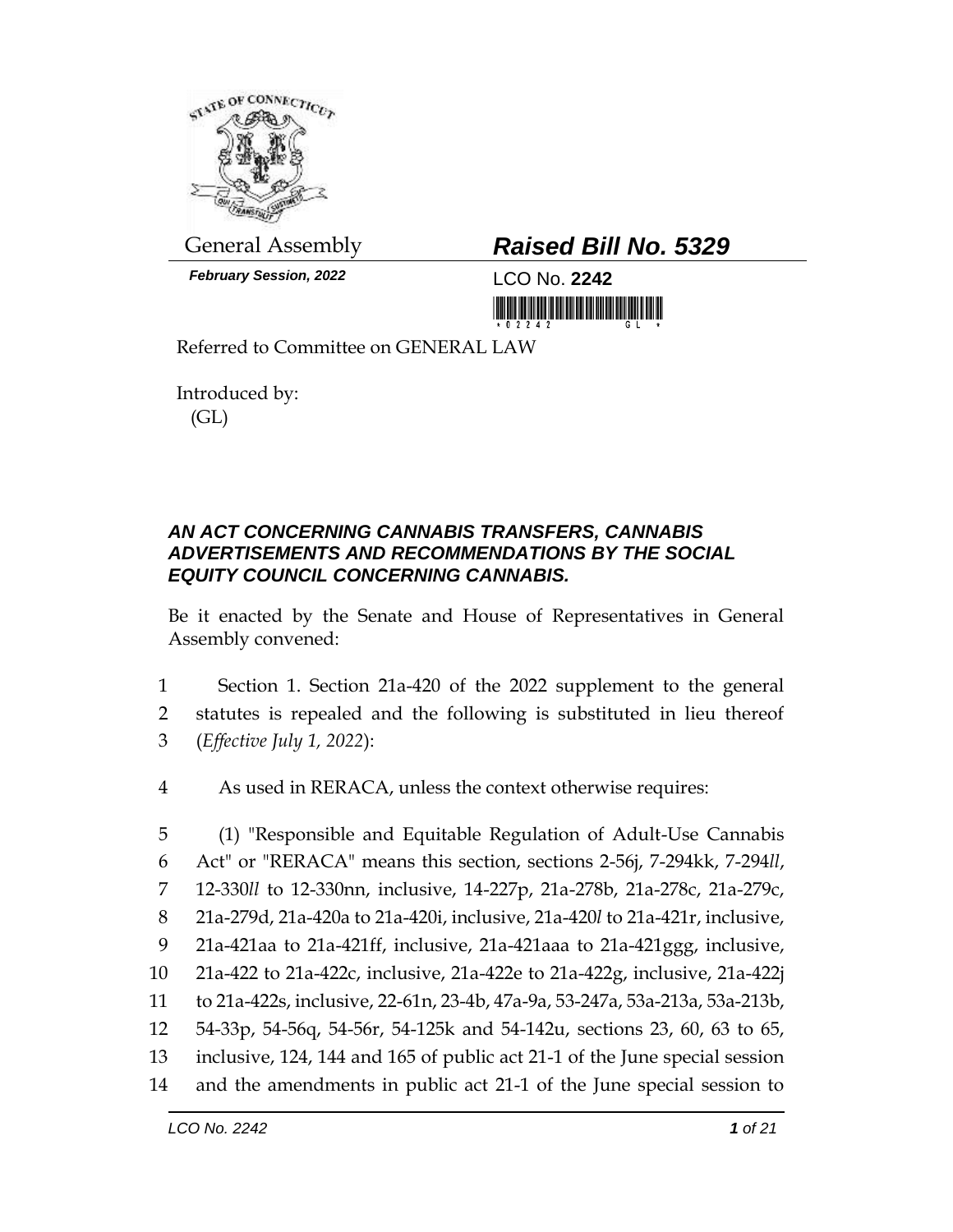sections 7-148, 10-221, 12-30a, 12-35b, 12-412, 12-650, 12-704d, 14-44k, 14- 111e, 14-227a to 14-227c, inclusive, 14-227j, 15-140q, 15-140r, 18-100h, 19a-342, 19a-342a, 21a-267, 21a-277, 21a-279, 21a-279a, 21a-408 to 21a- 408f, inclusive, 21a-408h to 21a-408p, inclusive, 21a-408r to 21a-408v, inclusive, 30-89a, 31-40q, 32-39, 46b-120, 51-164n, 53-394, 53a-39c, 54-1m, 54-33g, 54-41b, 54-56e, 54-56g, 54-56i, 54-56k, 54-56n, 54-63d, 54-66a and 54-142e and section 2 of this act;

 (2) "Backer" means any individual with a direct or indirect financial interest in a cannabis establishment. "Backer" does not include an 24 individual with an investment interest in a cannabis establishment if  $(A)$  the interest held by such individual and such individual's spouse, parent or child, in the aggregate, does not exceed five per cent of the total ownership or interest rights in such cannabis establishment, and (B) such individual does not participate directly or indirectly in the control, management or operation of the cannabis establishment;

(3) "Cannabis" means marijuana, as defined in section 21a-240;

 (4) "Cannabis establishment" means a producer, dispensary facility, cultivator, micro-cultivator, retailer, hybrid retailer, food and beverage manufacturer, product manufacturer, product packager, delivery service or transporter;

 (5) "Cannabis flower" means the flower, including abnormal and immature flowers, of a plant of the genus cannabis that has been harvested, dried and cured, and prior to any processing whereby the flower material is transformed into a cannabis product. "Cannabis flower" does not include (A) the leaves or stem of such plant, or (B) hemp, as defined in section 22-61*l*;

 (6) "Cannabis trim" means all parts, including abnormal or immature parts, of a plant of the genus cannabis, other than cannabis flower, that have been harvested, dried and cured, and prior to any processing whereby the plant material is transformed into a cannabis product. "Cannabis trim" does not include hemp, as defined in section 22-61*l*;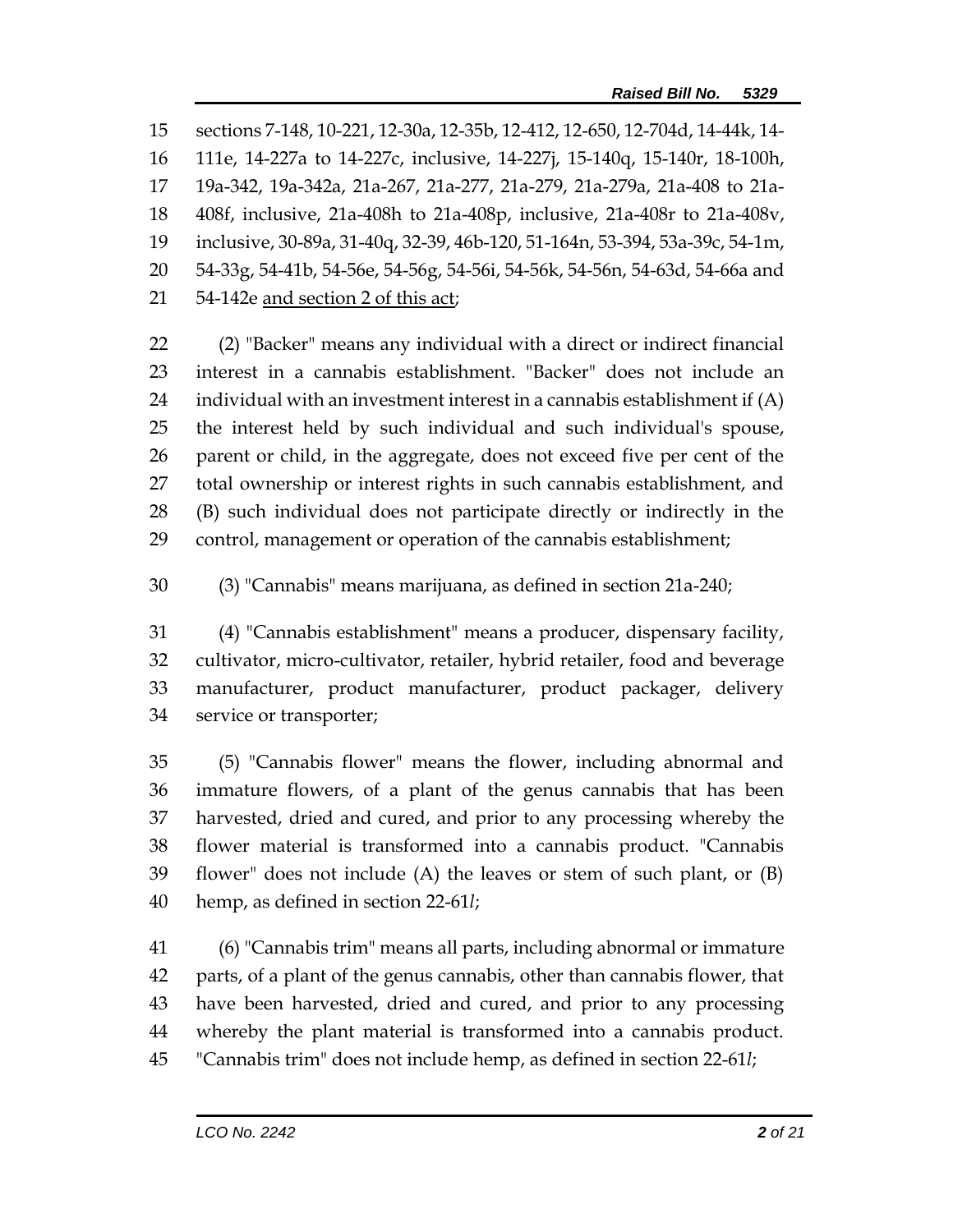(7) "Cannabis product" means cannabis that is in the form of a cannabis concentrate or a product that contains cannabis, which may be combined with other ingredients, and is intended for use or consumption. "Cannabis product" does not include the raw cannabis plant;

 (8) "Cannabis concentrate" means any form of concentration, including, but not limited to, extracts, oils, tinctures, shatter and waxes, that is extracted from cannabis;

 (9) "Cannabis-type substances" have the same meaning as "marijuana", as defined in section 21a-240;

 (10) "Commissioner" means the Commissioner of Consumer Protection and includes any designee of the commissioner;

 (11) "Consumer" means an individual who is twenty-one years of age or older;

 (12) "Cultivation" has the same meaning as provided in section 21a-408;

 (13) "Cultivator" means a person that is licensed to engage in the cultivation, growing and propagation of the cannabis plant at an establishment with not less than fifteen thousand square feet of grow space;

 (14) "Delivery service" means a person that is licensed to deliver cannabis from (A) micro-cultivators, retailers and hybrid retailers to consumers and research program subjects, and (B) hybrid retailers and dispensary facilities to qualifying patients, caregivers and research program subjects, as defined in section 21a-408, or to hospices or other inpatient care facilities licensed by the Department of Public Health pursuant to chapter 368v that have a protocol for the handling and distribution of cannabis that has been approved by the department, or a combination thereof;

(15) "Department" means the Department of Consumer Protection;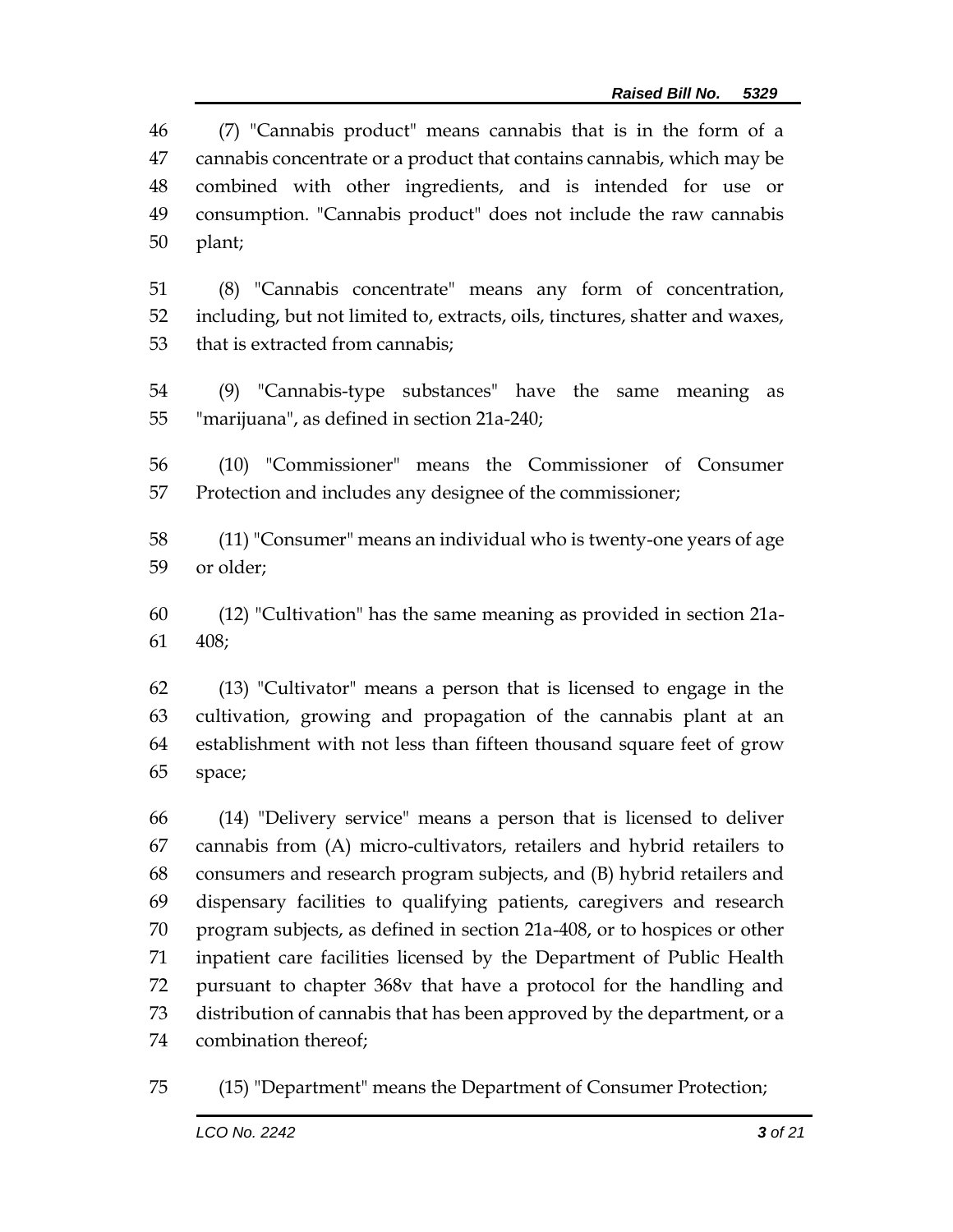(16) "Dispensary facility" means a place of business where cannabis may be dispensed, sold or distributed in accordance with chapter 420f and any regulations adopted thereunder, to qualifying patients and caregivers, and to which the department has issued a dispensary facility license under chapter 420f and any regulations adopted thereunder;

 (17) "Disproportionately impacted area" means a United States census tract in the state that has, as determined by the Social Equity 83 Council under section 21a-420d, as amended by this  $act<sub>L</sub>$  (A) a historical conviction rate for drug-related offenses greater than one-tenth, or (B) an unemployment rate greater than ten per cent;

 (18) "Disqualifying conviction" means a conviction within the last ten years which has not been the subject of an absolute pardon under the provisions of section 54-130a, or an equivalent pardon process under the laws of another state or the federal government, for an offense under (A) section 53a-276, 53a-277 or 53a-278; (B) section 53a-291, 53a-292 or 53a- 293; (C) section 53a-215; (D) section 53a-138 or 53a-139; (E) section 53a- 142a; (F) sections 53a-147 to 53a-162, inclusive; (G) sections 53a-125c to 53a-125f, inclusive; (H) section 53a-129b, 53a-129c or 53a-129d; (I) subsection (b) of section 12-737; (J) section 53a-48 or 53a-49, if the offense which is attempted or is an object of the conspiracy is an offense under the statutes listed in subparagraphs (A) to (I), inclusive, of this subdivision; or (K) the law of any other state or of the federal government, if the offense on which such conviction is based is defined by elements that substantially include the elements of an offense under the statutes listed in subparagraphs (A) to (J), inclusive, of this subdivision;

 (19) "Dispensary technician" means an individual who has had an active pharmacy technician or dispensary technician registration in this state within the past five years, is affiliated with a dispensary facility or hybrid retailer and is registered with the department in accordance with chapter 420f and any regulations adopted thereunder;

(20) "Employee" means any person who is not a backer, but is a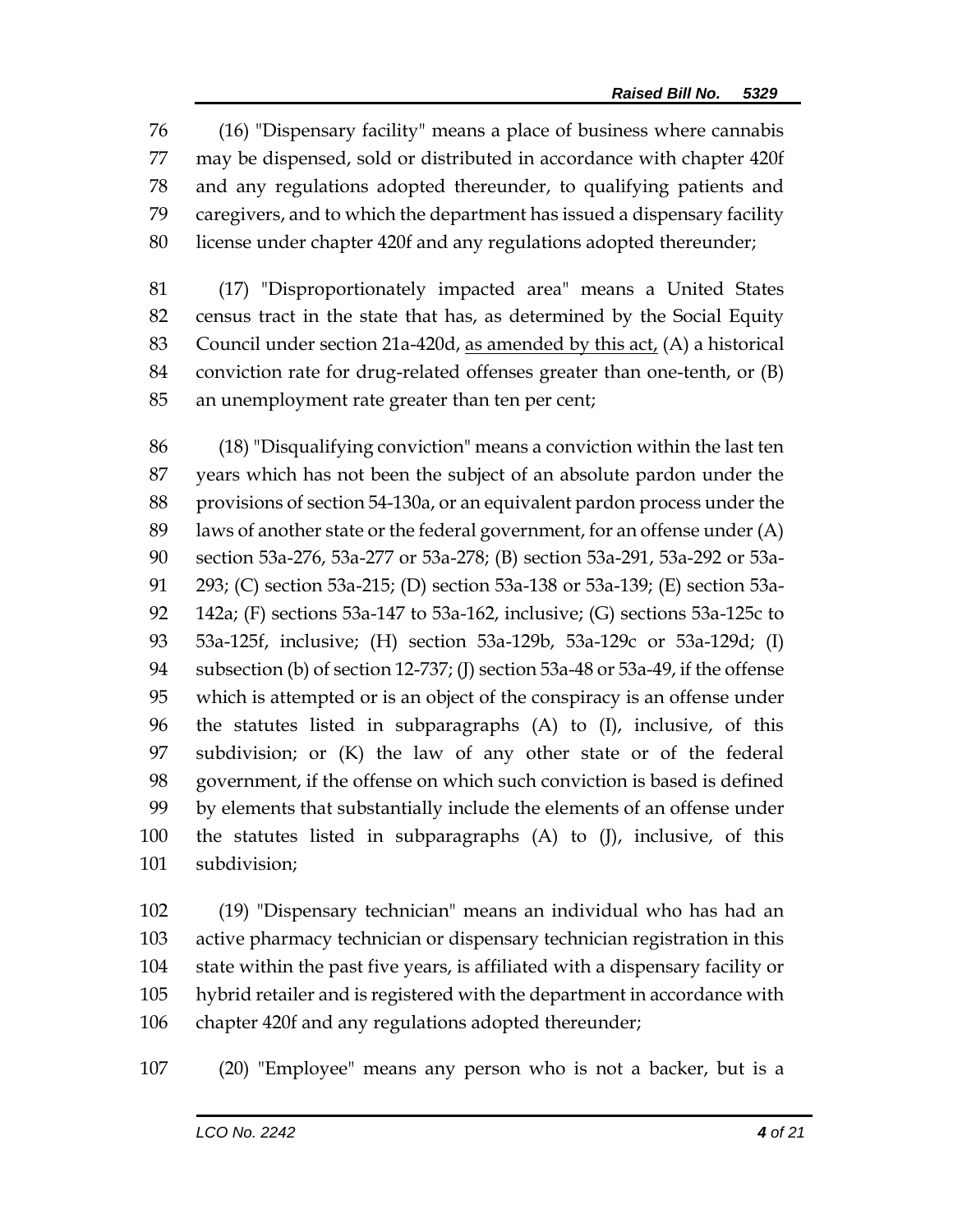member of the board of a company with an ownership interest in a cannabis establishment, and any person employed by a cannabis establishment or who otherwise has access to such establishment or the vehicles used to transport cannabis, including, but not limited to, an independent contractor who has routine access to the premises of such establishment or to the cannabis handled by such establishment;

 (21) "Equity" and "equitable" means efforts, regulations, policies, programs, standards, processes and any other functions of government or principles of law and governance intended to: (A) Identify and remedy past and present patterns of discrimination and disparities of race, ethnicity, gender and sexual orientation; (B) ensure that such patterns of discrimination and disparities, whether intentional or unintentional, are neither reinforced nor perpetuated; and (C) prevent the emergence and persistence of foreseeable future patterns of discrimination or disparities of race, ethnicity, gender, and sexual orientation;

 (22) "Equity joint venture" means a business entity that is at least fifty 125 per cent owned and controlled by an individual or individuals, or such applicant is an individual, who meets the criteria of subparagraphs (A) and (B) of subdivision (48) of this section;

 (23) "Extract" means the preparation, compounding, conversion or processing of cannabis, either directly or indirectly by extraction or independently by means of chemical synthesis, or by a combination of extraction and chemical synthesis to produce a cannabis concentrate;

 (24) "Financial interest" means any right to, ownership, an investment or a compensation arrangement with another person, directly, through business, investment or family. "Financial interest" does not include ownership of investment securities in a publicly-held corporation that is traded on a national exchange or over-the-counter market, provided the investment securities held by such person and such person's spouse, 138 parent or child, in the aggregate, do not exceed one-half of one per cent of the total number of shares issued by the corporation;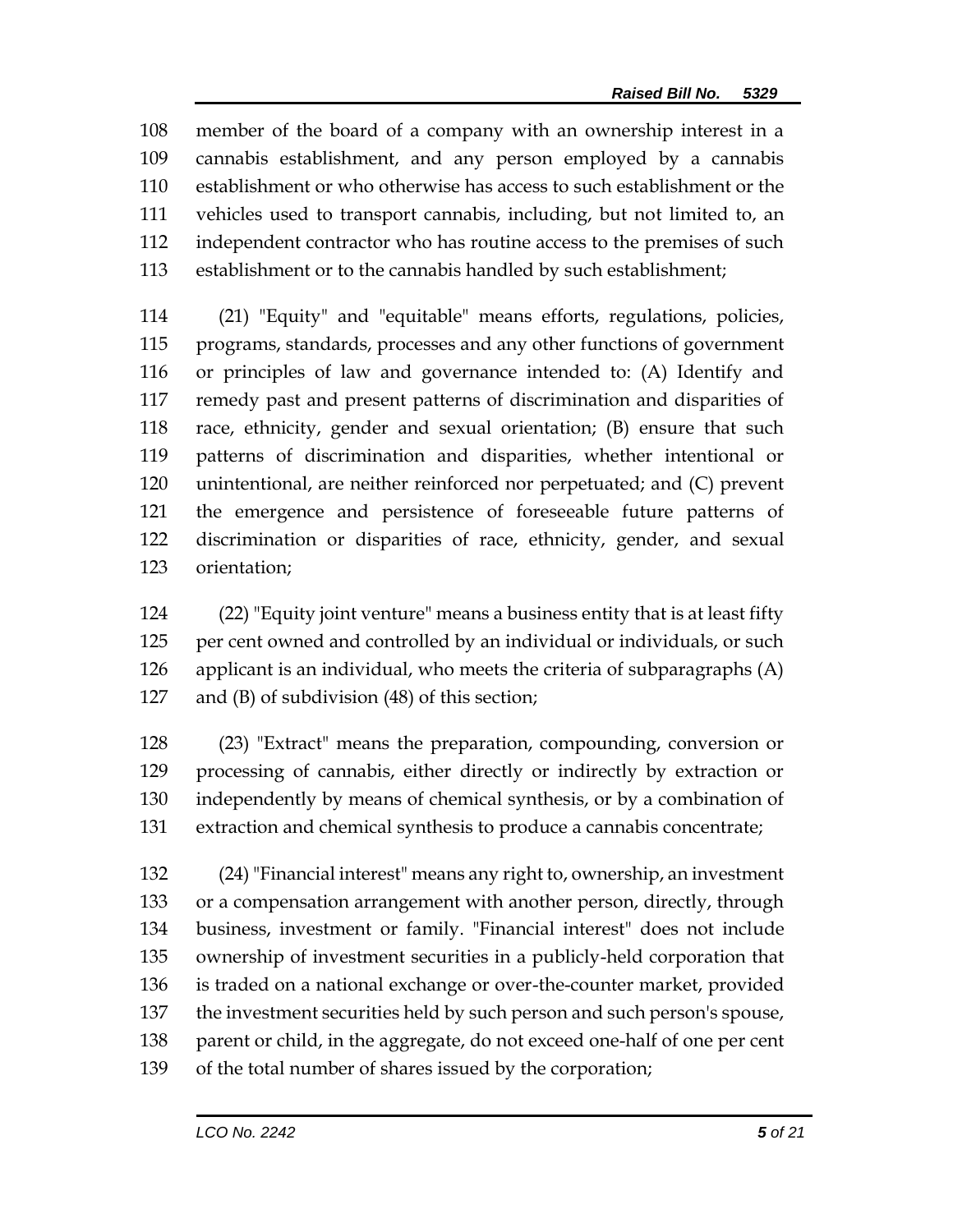(25) "Food and beverage manufacturer" means a person that is licensed to own and operate a place of business that acquires cannabis and creates food and beverages;

 (26) "Grow space" means the portion of a premises owned and controlled by a producer, cultivator or micro-cultivator that is utilized for the cultivation, growing or propagation of the cannabis plant, and contains cannabis plants in an active stage of growth, measured starting from the outermost wall of the room containing cannabis plants and continuing around the outside of the room. "Grow space" does not include space used to cure, process, store harvested cannabis or manufacture cannabis once the cannabis has been harvested;

 (27) "Historical conviction count for drug-related offenses" means, for a given area, the number of convictions of residents of such area (A) for violations of sections 21a-267, 21a-277, 21a-278, 21a-279 and 21a-279a, and (B) who were arrested for such violations between January 1, 1982, and December 31, 2020, inclusive, where such arrest was recorded in databases maintained by the Department of Emergency Services and Public Protection;

 (28) "Historical conviction rate for drug-related offenses" means, for a given area, the historical conviction count for drug-related offenses divided by the population of such area, as determined by the five-year estimates of the most recent American Community Survey conducted by the United States Census Bureau;

 (29) "Hybrid retailer" means a person that is licensed to purchase cannabis and sell cannabis and medical marijuana products;

 (30) "Key employee" means an employee with the following management position or an equivalent title within a cannabis establishment: (A) President or chief officer, who is the top ranking individual at the cannabis establishment and is responsible for all staff and overall direction of business operations; (B) financial manager, who is the individual who reports to the president or chief officer and who is generally responsible for oversight of the financial operations of the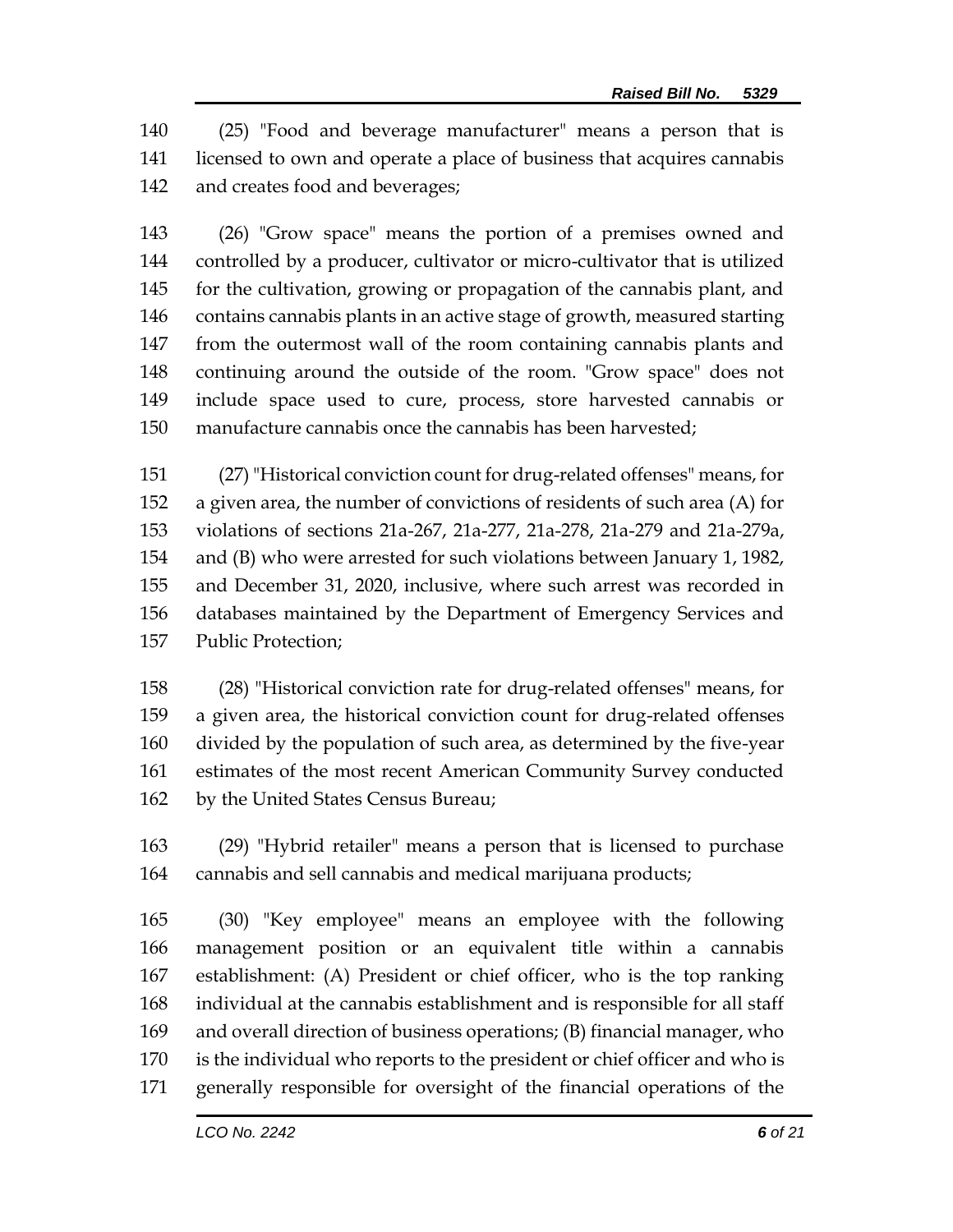|     | 172 cannabis establishment, including, but not limited to, revenue       |  |  |
|-----|--------------------------------------------------------------------------|--|--|
| 173 | generation, distributions, tax compliance and budget implementation;     |  |  |
|     | 174 or (C) compliance manager, who is the individual who reports to the  |  |  |
| 175 | president or chief officer and who is generally responsible for ensuring |  |  |
| 176 | the cannabis establishment complies with all laws, regulations and       |  |  |
| 177 | requirements related to the operation of the cannabis establishment;     |  |  |
|     |                                                                          |  |  |

- (31) "Laboratory" means a laboratory located in the state that is licensed by the department to provide analysis of cannabis that meets the licensure requirements set forth in section 21a-246;
- (32) "Laboratory employee" means an individual who is registered as a laboratory employee pursuant to section 21a-408r;

 (33) "Labor peace agreement" means an agreement between a cannabis establishment and a bona fide labor organization under section 21a-421d pursuant to which the owners and management of the cannabis establishment agree not to lock out employees and that prohibits the bona fide labor organization from engaging in picketing, work stoppages or boycotts against the cannabis establishment;

 (34) "Manufacture" means to add or incorporate cannabis into other products or ingredients or create a cannabis product;

 (35) "Medical marijuana product" means cannabis that may be exclusively sold to qualifying patients and caregivers by dispensary facilities and hybrid retailers and which are designated by the commissioner as reserved for sale to qualifying patients and caregivers and published on the department's Internet web site;

 (36) "Micro-cultivator" means a person licensed to engage in the cultivation, growing and propagation of the cannabis plant at an establishment containing not less than two thousand square feet and not more than ten thousand square feet of grow space, prior to any expansion authorized by the commissioner;

(37) "Municipality" means any town, city or borough, consolidated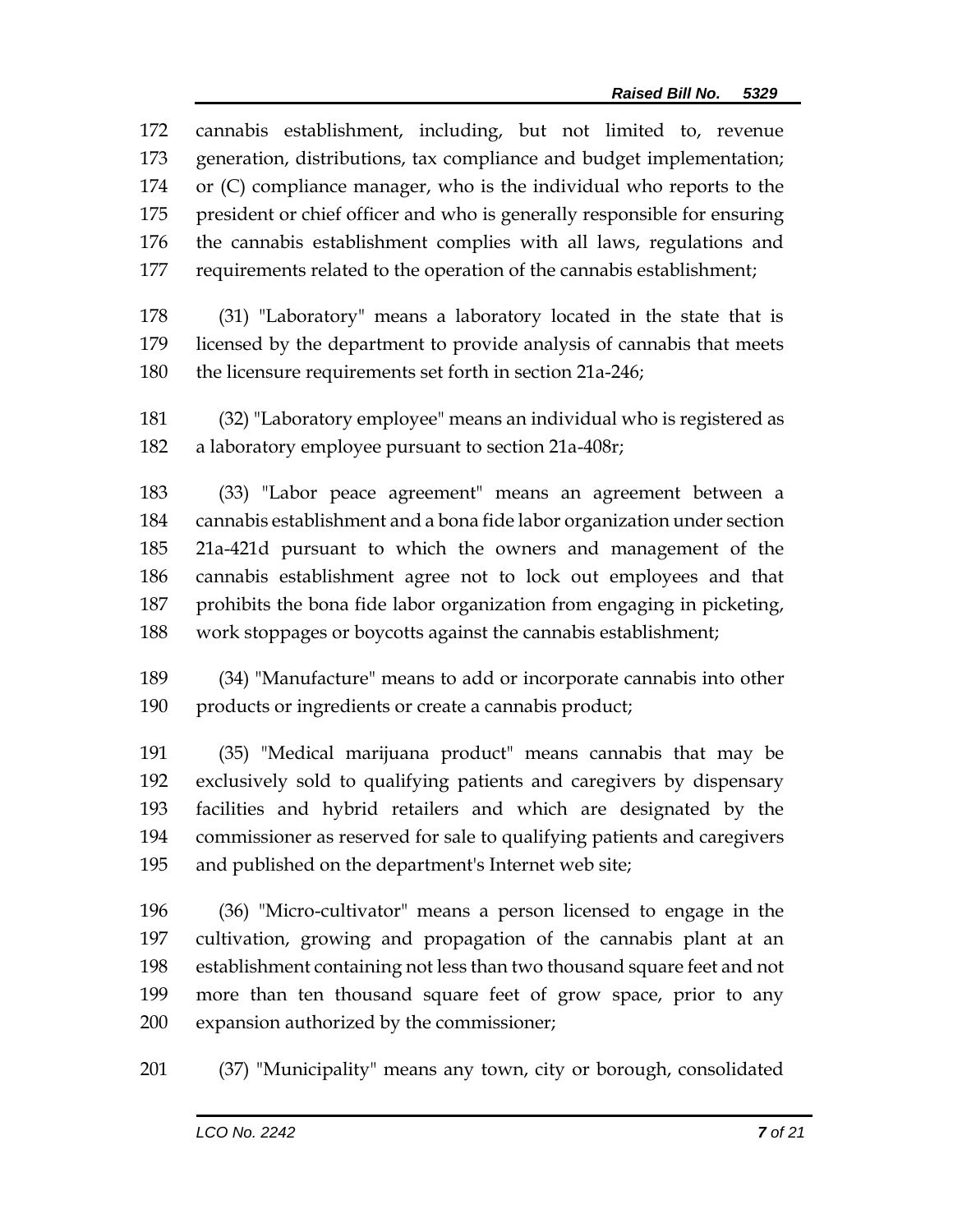town and city or consolidated town and borough;

- (38) "Paraphernalia" means drug paraphernalia, as defined in section 21a-240;
- (39) "Person" means an individual, partnership, limited liability company, society, association, joint stock company, corporation, estate, receiver, trustee, assignee, referee or any other legal entity and any other person acting in a fiduciary or representative capacity, whether appointed by a court or otherwise, and any combination thereof;
- (40) "Producer" means a person that is licensed as a producer pursuant to section 21a-408i and any regulations adopted thereunder;
- (41) "Product manufacturer" means a person that is licensed to obtain cannabis, extract and manufacture products exclusive to such license type;
- (42) "Product packager" means a person that is licensed to package and label cannabis;
- (43) "Qualifying patient" has the same meaning as provided in section 21a-408;
- (44) "Research program" has the same meaning as provided in section 21a-408;
- (45) "Retailer" means a person, excluding a dispensary facility and hybrid retailer, that is licensed to purchase cannabis from producers, cultivators, micro-cultivators, product manufacturers and food and beverage manufacturers and to sell cannabis to consumers and research programs;
- (46) "Sale" or "sell" has the same meaning as provided in section 21a-240;
- (47) "Social Equity Council" or "council" means the council established under section 21a-420d, as amended by this act;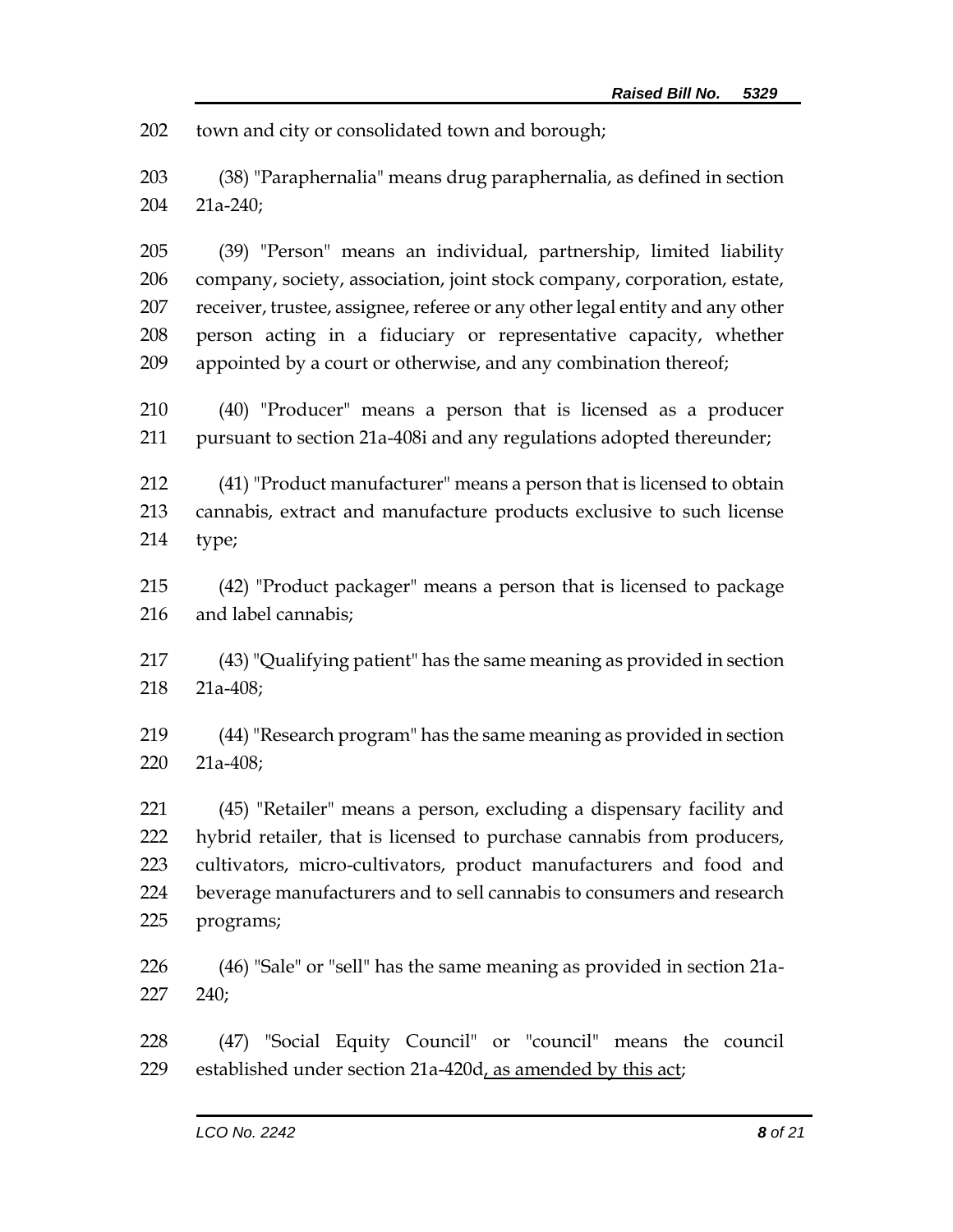(48) "Social equity applicant" means a person that has applied for a license for a cannabis establishment, where such applicant is at least sixty-five per cent owned and controlled by an individual or individuals, or such applicant is an individual, who: (A) Had an average household income of less than three hundred per cent of the state median household income over the three tax years immediately preceding such individual's application; and (B) (i) Was a resident of a disproportionately impacted area for not less than five of the ten years immediately preceding the date of such application; or (ii) Was a resident of a disproportionately impacted area for not less than nine years prior to attaining the age of eighteen; (49) "THC" has the same meaning as provided in section 21a-240; (50) "Third-party lottery operator" means a person, or a constituent unit of the state system of higher education, that conducts lotteries pursuant to section 21a-420g, identifies the cannabis establishment license applications for consideration without performing any review of

- the applications that are identified for consideration, and that has no direct or indirect oversight of or investment in a cannabis establishment or a cannabis establishment applicant;
- (51) "Transfer" means to transfer, change, give or otherwise dispose of control over or interest in;

(52) "Transport" means to physically move from one place to another;

 (53) "Transporter" means a person licensed to transport cannabis between cannabis establishments, laboratories and research programs; and

 (54) "Unemployment rate" means, in a given area, the number of people sixteen years of age or older who are in the civilian labor force and unemployed divided by the number of people sixteen years of age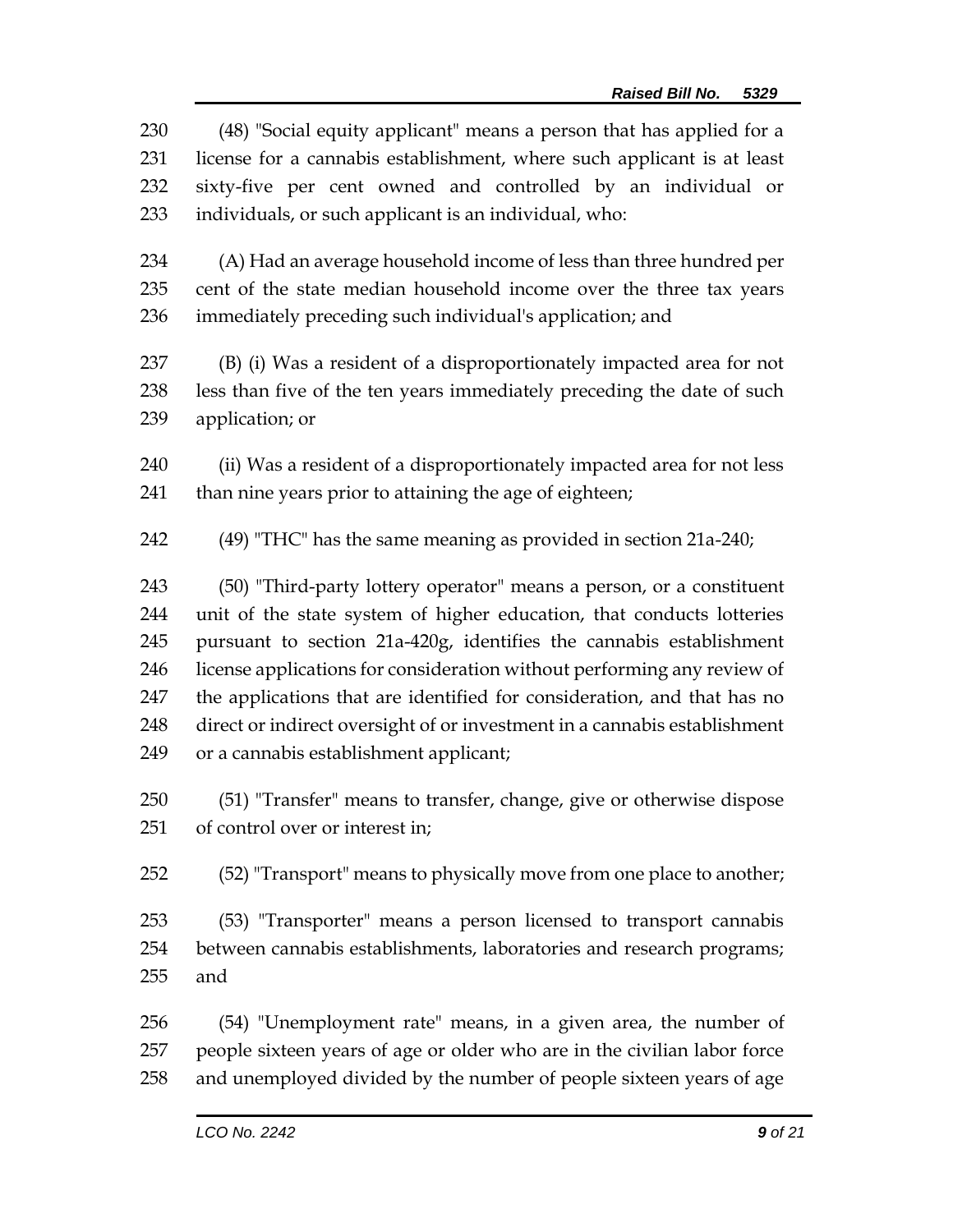or older who are in the civilian labor force.

 Sec. 2. (NEW) (*Effective July 1, 2022*) (a) Notwithstanding any provision of the general statutes, no person shall gift, sell or transfer cannabis to another person: (1) To induce, or in exchange for, any donation for any purpose, including, but not limited to, any charitable donation or any donation made to gain admission to any event; (2) at any location, other than a dispensary facility, retailer or hybrid-retailer, (A) where a consumer may purchase any item other than cannabis, a cannabis product or services related to cannabis, and (B) that requires consideration, including, but not limited to, membership in any club, in order to gain admission to such location; or (3) as part of any giveaway, including, but not limited to, any door prize, goodie bag or swag bag, associated with attendance at any event.

 (b) Any person who violates the provisions of subsection (a) of this section shall, in addition to any other penalty provided by law, be fined not more than ten thousand dollars or imprisoned not more than one year, or both.

 Sec. 3. Section 21a-420m of the 2022 supplement to the general statutes is repealed and the following is substituted in lieu thereof (*Effective from passage*):

 (a) In order to pay a reduced license expansion authorization fee as described in subsection (b) of section 21a-420*l*, a producer shall commit to create two equity joint ventures to be approved by the Social Equity 282 Council under section 21a-420d, as amended by this act, and licensed by the department under this section.

 (b) The equity joint venture shall be in any cannabis establishment licensed business, other than a cultivator license, provided the social equity applicant shall own at least fifty per cent of such business.

 (c) The producer or social equity applicant of an equity joint venture shall submit an application to the Social Equity Council that may include, but need not be limited to, evidence of business formation,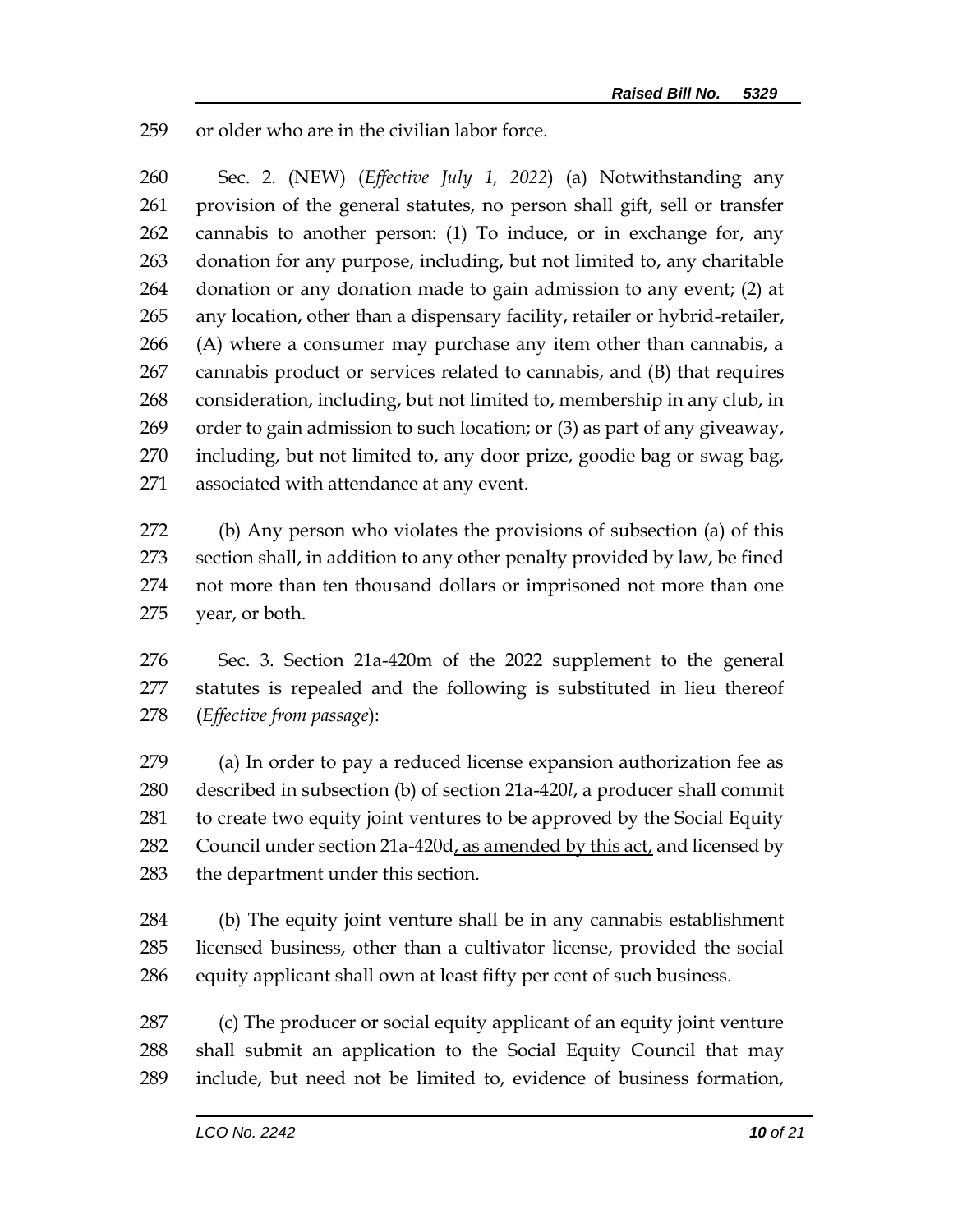ownership allocation, terms of ownership and financing and proof of social equity applicant involvement. The producer or social equity applicant of an equity joint venture shall submit to the Social Equity Council information including, but not limited to, the organizing documents of the entity that outline the ownership stake of each backer, initial backer investment and payout information to enable the council to determine the terms of ownership.

 (d) Upon obtaining the written approval of the Social Equity Council for an equity joint venture, the producer or social equity applicant of the equity joint venture shall apply for a license from the department in the same form as required by all other licensees of the same license type, except that such application shall not be subject to the lottery.

 (e) A producer, including the backer of such producer, shall not increase its ownership in an equity joint venture in excess of fifty per cent during the seven-year period after a license is issued by the department under this section.

 (f) Equity joint ventures that share a common producer or producer backer and that are retailers or hybrid retailers shall not be located within twenty miles of another commonly owned equity joint venture.

 (g) If a producer **[**had**]** has paid a reduced conversion fee, as described in subsection (b) of section 21a-420*l*, and subsequently did not 311 create two equity joint ventures under this section that, not later than fourteen months after the Department of Consumer Protection approved the producer's license expansion application under section 21a-420*l,* each received a final license from the department, the producer shall be liable for the full conversion fee of three million dollars established in section 21a-420*l* minus such paid reduced conversion fee.

 (h) No producer that receives from the Department of Consumer Protection license expansion authorization under section 21a-420*l* shall create more than two equity joint ventures, unless any additional equity joint venture obtains, in conjunction with such producer, a provisional license before the effective date of this section.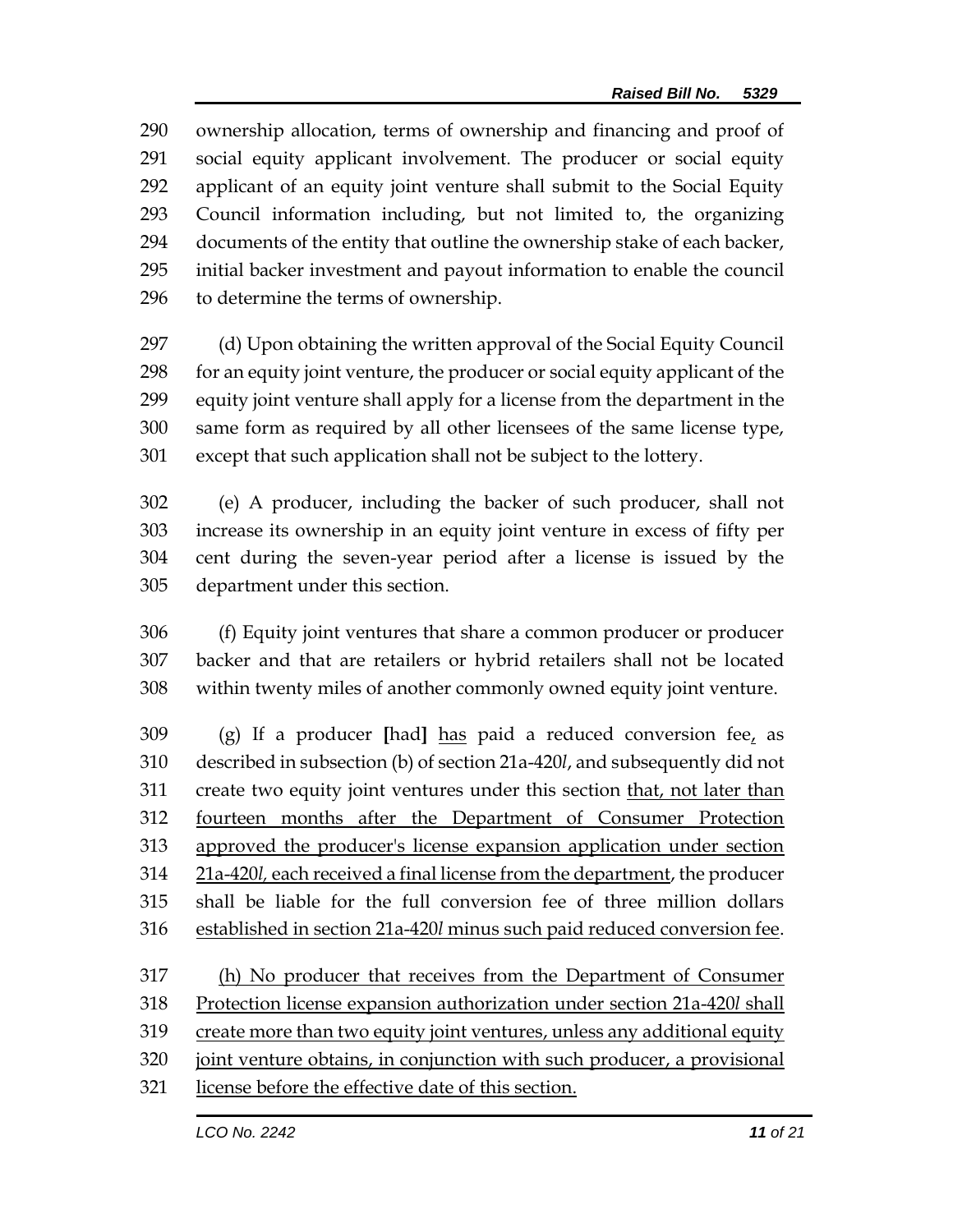Sec. 4. Section 21a-420u of the 2022 supplement to the general statutes is repealed and the following is substituted in lieu thereof (*Effective from passage*):

 (a) In order for a dispensary facility to convert its license to a hybrid- retailer license, a dispensary facility shall have a workforce development plan that has been approved by the Social Equity Council 328 under section  $21a-420d$ , as amended by this act, and shall either pay the fee of one million dollars established in section 21a-420e or, if such dispensary facility has committed to create one equity joint venture to be approved by the Social Equity Council for ownership purposes under section 21a-420d, as amended by this act, and subsequent to obtaining such approval, approved by the department for licensure under this section, pay a reduced fee of five hundred thousand dollars.

 (b) Any equity joint venture created under this section shall be created for the development of a cannabis establishment business with a social equity applicant that owns at least fifty per cent of such business and where the dispensary facility owns at most fifty per cent of such business.

 (c) An equity joint venture applicant shall submit an application to the Social Equity Council that may include, but need not be limited to, evidence of business formation, ownership allocation, terms of ownership and financing and proof of social equity applicant involvement. The dispensary facility or social equity applicant of an equity joint venture shall submit an application to the Social Equity Council that may include, but need not be limited to, evidence of business formation, ownership allocation, terms of ownership and financing and proof of social equity applicant involvement. The dispensary facility or social equity applicant of an equity joint venture shall submit to the Social Equity Council information including, but not limited to, the organizing documents of the entity that outline the ownership stake of each backer, initial backer investment and payout information to enable the council to determine the terms of ownership.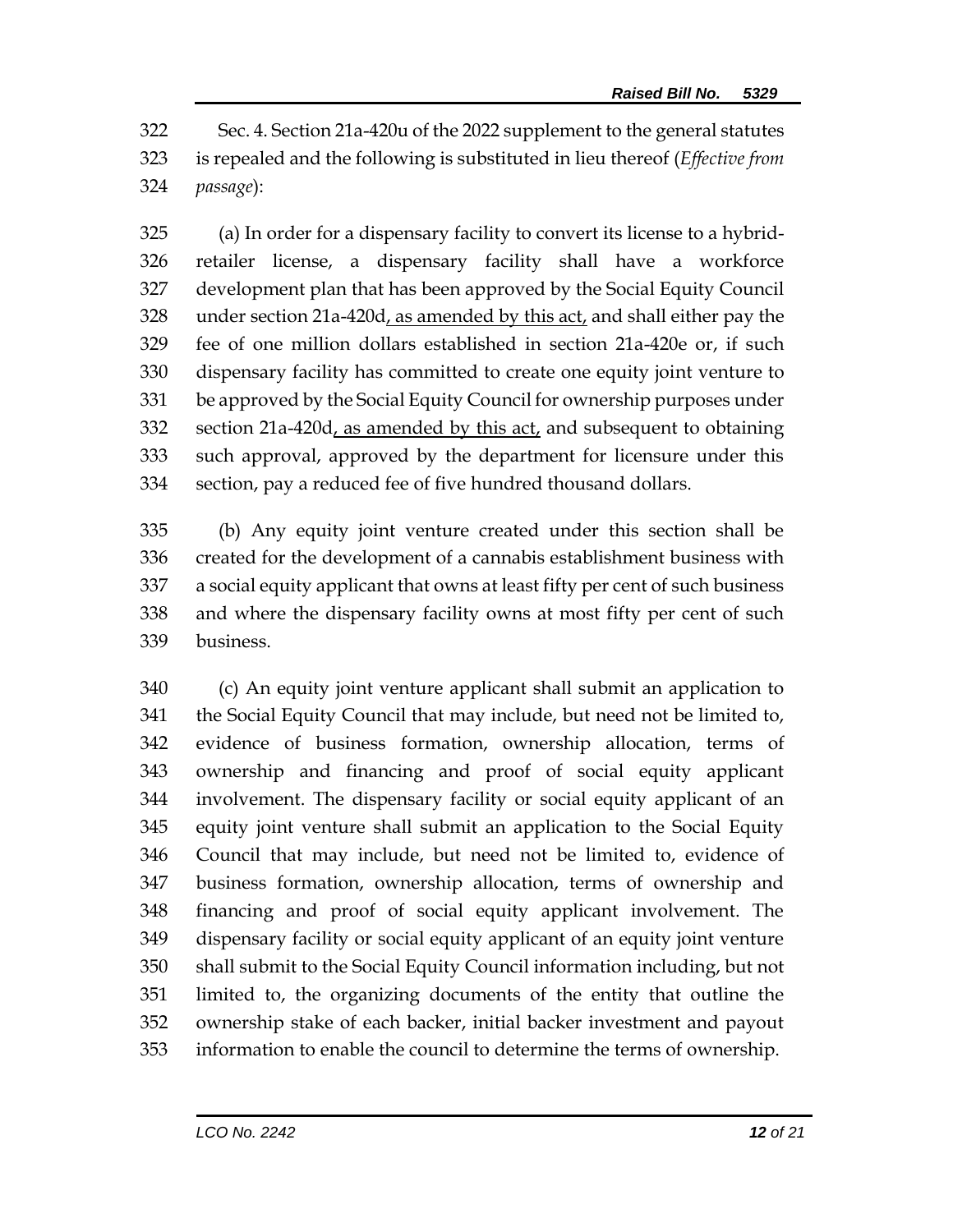(d) Upon receipt of written approval of the equity joint venture by the Social Equity Council, the dispensary facility or social equity applicant of the equity joint venture shall apply for a license from the department in the same form as required by all other licensees of the same license type and subject to the same fees as required by all other licensees of the same license type.

 (e) A dispensary facility, including the backers of such dispensary facility, shall not increase its ownership in an equity joint venture in excess of fifty per cent during the seven-year period after a license is issued by the department under this section.

 (f) Equity joint ventures that are retailers or hybrid retailers that share a common dispensary facility or dispensary facility backer owner shall not be located within twenty miles of another commonly owned equity joint venture.

368 (g) If a dispensary facility has paid the reduced conversion fee, in accordance with subsection (a) of this section, and did not subsequently create one equity joint venture under this section **[**, the**]** that, not later than fourteen months after the Department of Consumer Protection approved the dispensary facility's license conversion application under section 21a-420t, receives a final license from the department, the dispensary facility shall be liable for the full conversion fee of one million dollars **[**,**]** established **[**under**]** in section 21a-420e minus such paid reduced conversion fee.

 (h) No dispensary facility that receives from the Department of Consumer Protection approval to convert the dispensary facility's license to a hybrid-retailer license under section 21a-420t shall create more than two equity joint ventures, unless any additional equity joint venture obtains, in conjunction with such dispensary facility, a provisional license before the effective date of this section. Sec. 5. Subsection (k) of section 21a-420d of the 2022 supplement to

 the general statutes is repealed and the following is substituted in lieu thereof (*Effective from passage*):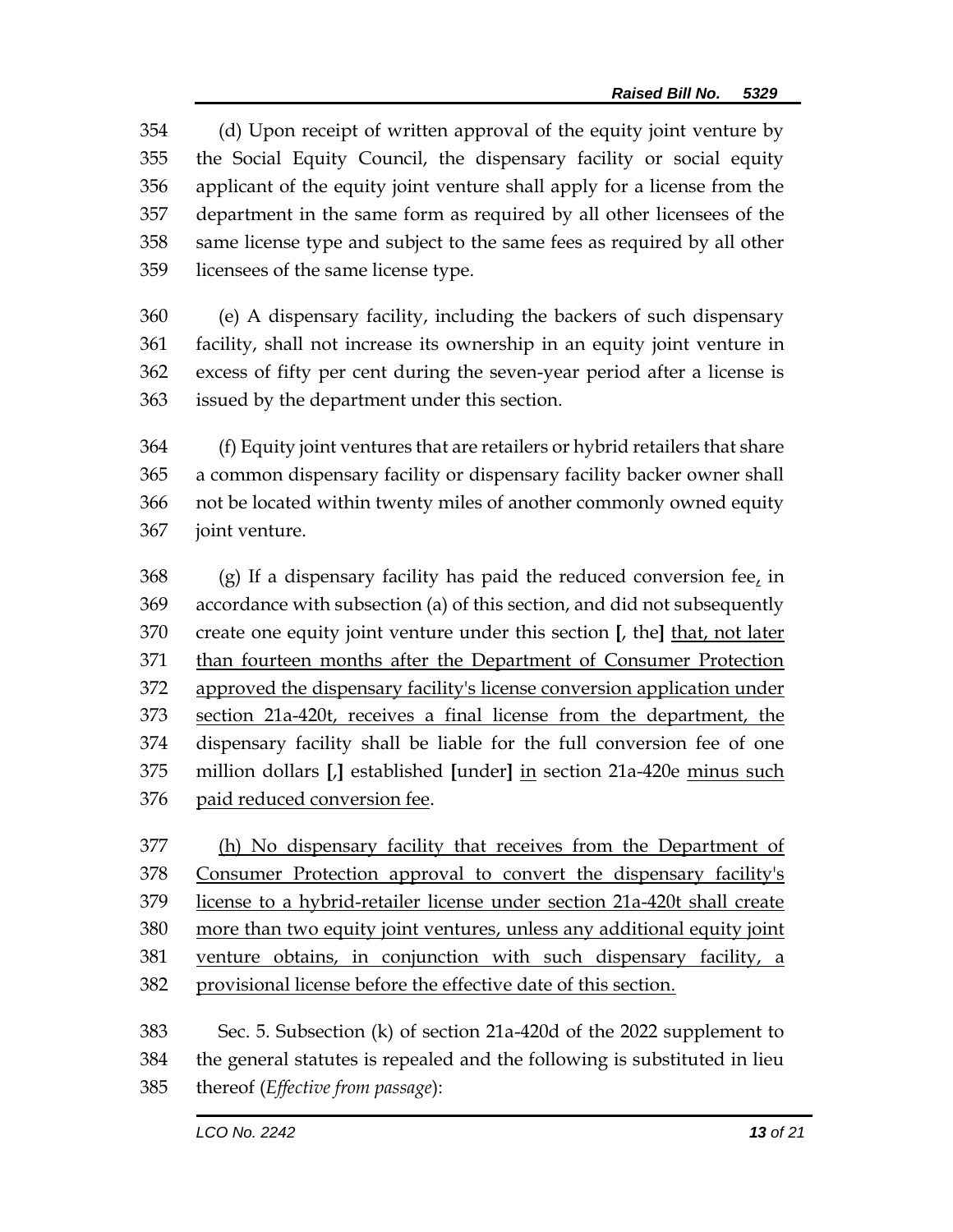(k) The council shall develop criteria for evaluating the ownership and control of any equity joint venture created under section 21a-420m, as amended by this act, or 21a-420u, as amended by this act, and shall review and approve or deny in writing such equity joint venture prior to such equity joint venture being licensed under section 21a-420m, as amended by this act, or 21a-420u, as amended by this act. After developing criteria for social equity plans as described in subdivision (5) of subsection (h) of this section, the council shall review and approve or deny in writing any such plan submitted by a cannabis establishment 395 as part of its final license application. The council shall not approve any 396 equity joint venture that shares the same social equity applicant with another equity joint venture.

 Sec. 6. Section 21a-421bb of the 2022 supplement to the general statutes is repealed and the following is substituted in lieu thereof (*Effective October 1, 2022*):

 (a) **[**Cannabis**]** Except as provided in subsection (c) of this section, cannabis establishments and any person advertising any cannabis or services related to cannabis shall not:

 (1) Advertise, including, but not limited to, through a business name or logo, cannabis, cannabis paraphernalia or goods or services related to cannabis in ways that target or are designed to appeal to individuals under twenty-one years of age, including, but not limited to, spokespersons or celebrities who appeal to individuals under the legal age to purchase cannabis or cannabis products, depictions of a person under twenty-five years of age consuming cannabis, or, the inclusion of objects, such as toys, characters or cartoon characters suggesting the presence of a person under twenty-one years of age, or any other depiction designed in any manner to be appealing to a person under twenty-one years of age;

## (2) Engage in advertising by means of any billboard;

 **[**(2)**]** (3) Engage in advertising by means of any television, radio, Internet, mobile **[**applications**]** application, social media **[**,**]** or other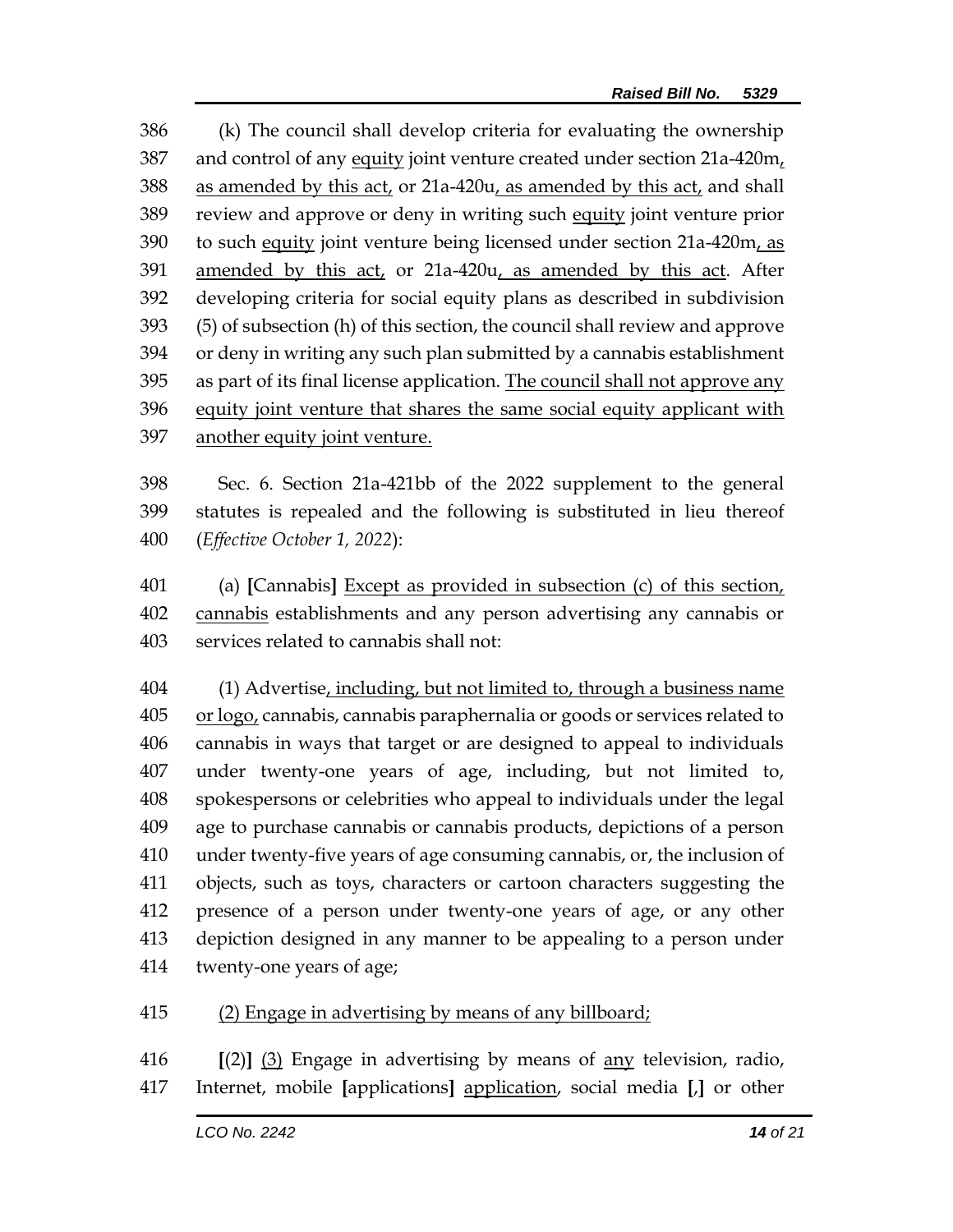electronic communication, **[**billboard or other**]** outdoor signage **[**,**]** or print publication unless the advertiser has reliable evidence that at least ninety per cent of the audience for the **[**advertisement**]** advertising is reasonably expected to be twenty-one years of age or older;

 **[**(3)**]** (4) Engage in advertising or marketing directed toward location- based devices, including, but not limited to, cellular phones, unless the marketing is a mobile device application installed on the device by the owner of the device who is twenty-one years of age or older and includes a permanent and easy opt-out feature and warnings that the use of cannabis is restricted to persons twenty-one years of age or older;

 **[**(4)**]** (5) Advertise cannabis or cannabis products in a manner claiming or implying, or permit any employee of the cannabis establishment to claim or imply, that such products have curative or therapeutic effects, or that any other medical claim is true, or allow any employee to promote cannabis for a wellness purpose unless such claims are substantiated as set forth in regulations adopted under chapter 420f or verbally conveyed by a licensed pharmacist or other licensed medical practitioner in the course of business in, or while representing, a hybrid retail or dispensary facility;

 **[**(5)**]** (6) Sponsor charitable, sports, musical, artistic, cultural, social or other similar events or advertising at, or in connection with, such an event unless the sponsor or advertiser has reliable evidence that (A) not more than ten per cent of the in-person audience at the event is reasonably expected to be under the legal age to purchase cannabis or cannabis products, and (B) not more than ten per cent of the audience that will watch, listen or participate in the event is expected to be under 444 the legal age to purchase cannabis products;

 **[**(6)**]** (7) Advertise cannabis, cannabis products or cannabis paraphernalia in any physical form visible to the public within five hundred feet of an elementary or secondary school ground, recreation center or facility, child care center, playground, public park or library;

**[**(7)**]** (8) Cultivate cannabis or manufacture cannabis products for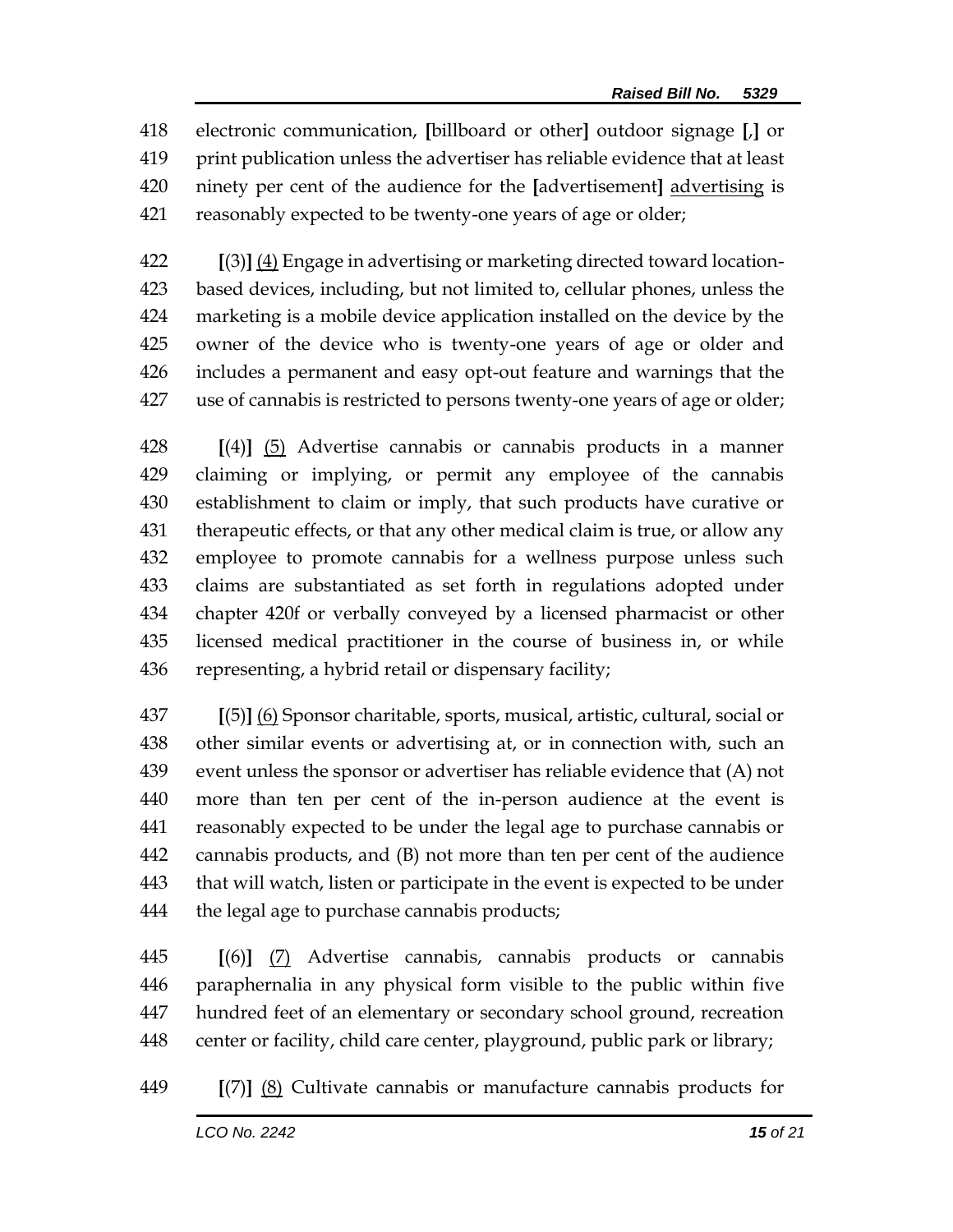distribution outside of this state in violation of federal law, advertise in any way that encourages the transportation of cannabis across state lines or otherwise encourages illegal activity;

 **[**(8)**]** (9) Except for dispensary facilities and hybrid retailers, exhibit within or upon the outside of the facility used in the operation of a cannabis establishment, or include in any advertisement, the word "dispensary" or any variation of such term or any other words, displays or symbols indicating that such store, shop or place of business is a dispensary;

 **[**(9)**]** (10) Exhibit within or upon the outside of the premises subject to the cannabis establishment license, or include in any advertisement the words "drug store", "pharmacy", "apothecary", "drug", "drugs" or "medicine shop" or any combination of such terms or any other words, displays or symbols indicating that such store, shop or place of business is a pharmacy;

 **[**(10)**]** (11) Advertise on or in public or private vehicles or at bus stops, taxi stands, transportation waiting areas, train stations, airports or other similar transportation venues including, but not limited to, vinyl- wrapped vehicles or signs or logos on transportation vehicles not owned by a cannabis establishment;

 **[**(11)**]** (12) Display cannabis or cannabis products so as to be clearly visible to a person from the exterior of the facility used in the operation of a cannabis establishment, or display signs or other printed material advertising any brand or any kind of cannabis or cannabis product on the exterior of any facility used in the operation of a cannabis establishment;

 **[**(12)**]** (13) Utilize radio or loudspeaker, in a vehicle or in or outside of a facility used in the operation of a cannabis establishment, for the purposes of advertising the sale of cannabis or cannabis products; or

 **[**(13)**]** (14) Operate any web site advertising or depicting cannabis, cannabis products or cannabis paraphernalia unless such web site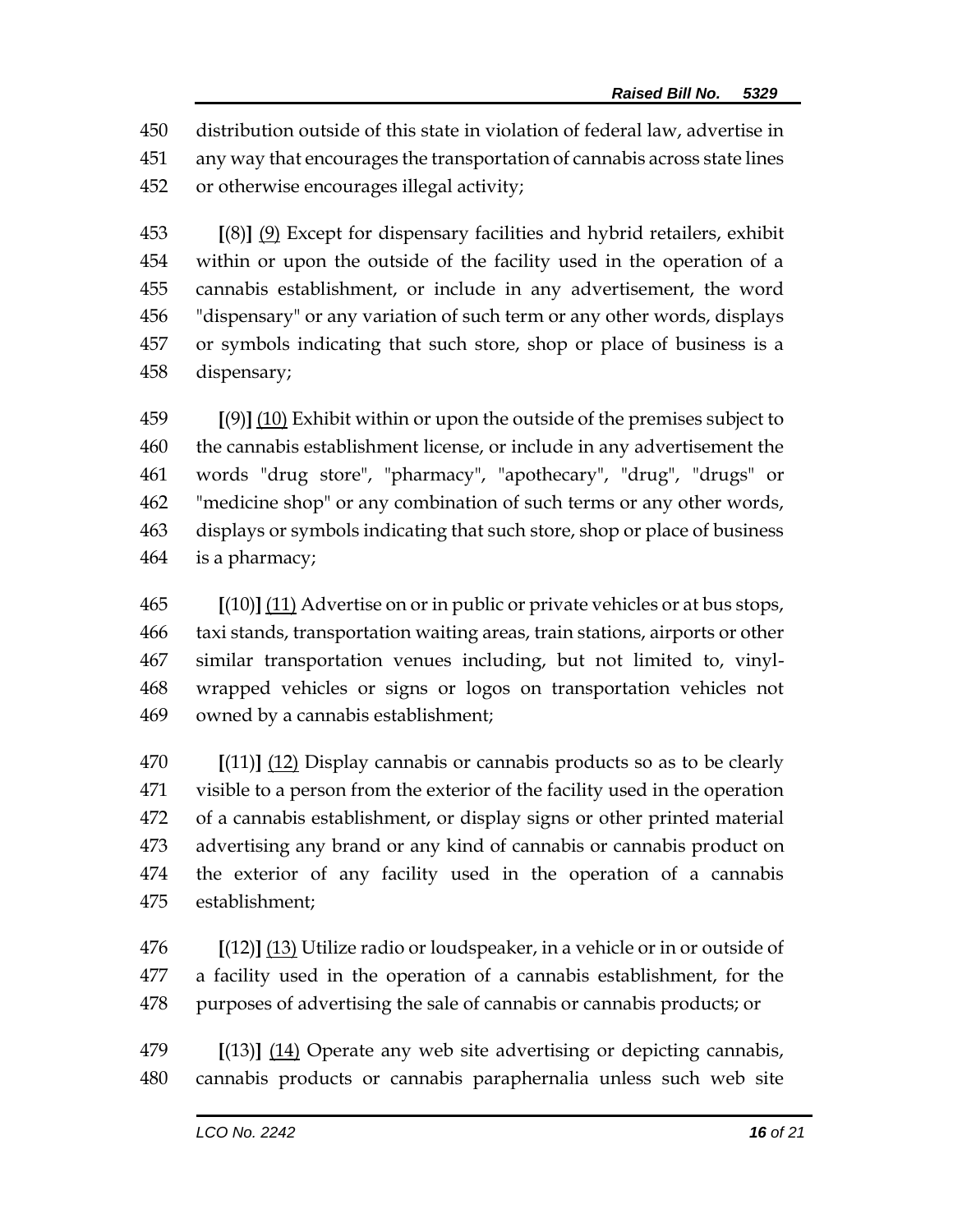verifies that the entrants or users are twenty-one years of age or older.

 (b) **[**Any**]** Except as provided in subsection (c) of this section, any advertisements from a cannabis establishment shall contain the following warning: "Do not use cannabis if you are under twenty-one years of age. Keep cannabis out of the reach of children." In a print or visual medium, such warning shall be conspicuous, easily legible and shall take up not less than ten per cent of the advertisement space. In an audio medium, such warning shall be at the same speed as the rest of 489 the advertisement and be easily intelligible.

 (c) Any outdoor signage, other than a billboard and including, but not limited to, any monument sign, pylon sign or wayfinding sign, shall be deemed to satisfy the audience requirement established in subdivision (1) of subsection (a) of this section, and shall not be required to contain the warning required under subsection (b) of this section, if

- 495 such outdoor signage:
- (1) Contains only the name and logo of:
- (A) A cannabis establishment; or
- (B) Any business entity advertising (i) cannabis paraphernalia, or (ii) goods or services related to a cannabis business;
- (2) Is comprised of not more than three colors; and
- (3) Is located:
- (A) On the cannabis establishment's or such business entity's

premises, regardless of whether such cannabis establishment or

business entity leases or owns such premises; or

 (B) On any commercial property occupied by multiple tenants including such cannabis establishment or business entity.

- **[**(c)**]** (d) The department shall not register, and may require revision
- of, any submitted or registered cannabis brand name that: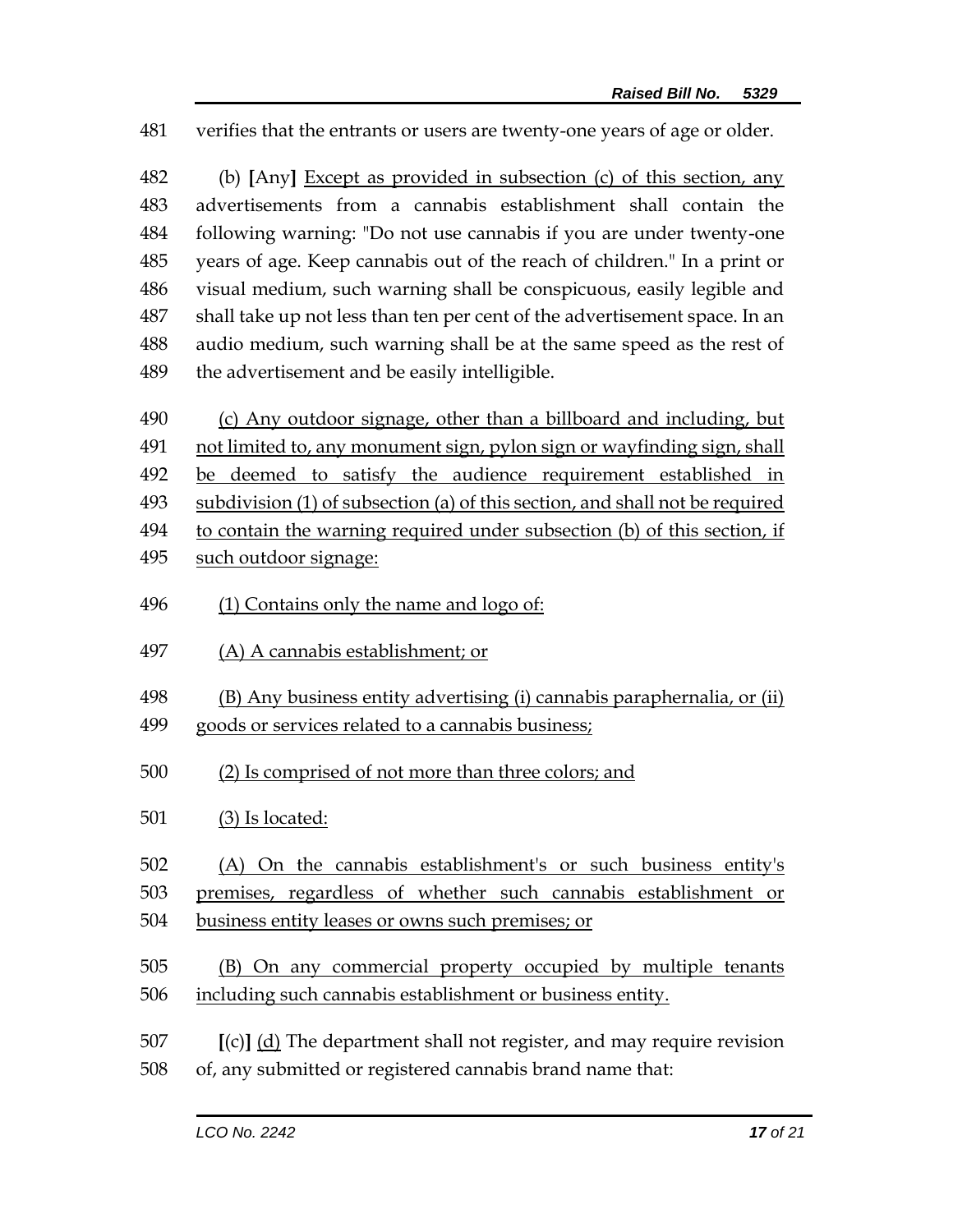(1) Is identical to, or confusingly similar to, the name of an existing non-cannabis product;

 (2) Is identical to, or confusingly similar to, the name of an unlawful product or substance;

- (3) Is confusingly similar to the name of a previously approved cannabis brand name;
- (4) Is obscene or indecent; and

 (5) Is customarily associated with persons under the age of twenty-one.

 **[**(d)**]** (e) A violation of the provisions of subsection (a) or (b) of this section shall be deemed to be an unfair or deceptive trade practice under subsection (a) of section 42-110b.

 Sec. 7. Section 21a-422f of the 2022 supplement to the general statutes is repealed and the following is substituted in lieu thereof (*Effective from passage*):

 (a) As used in this section, "municipality" means any town, city or borough, consolidated town and city or consolidated town and borough, and a district establishing a zoning commission under section 7-326.

 (b) Any municipality may, by amendment to such municipality's zoning regulations or by local ordinance, (1) prohibit the establishment of a cannabis establishment, (2) establish reasonable restrictions regarding the hours and signage within the limits of such municipality, or (3) establish restrictions on the proximity of cannabis establishments to any of the establishments listed in subdivision (1) of subsection (a) of section 30-46. The chief zoning official of a municipality shall report, in writing, any zoning changes adopted by the municipality regarding cannabis establishments pursuant to this subsection to the Secretary of the Office of Policy and Management and to the department not later than fourteen days after the adoption of such changes.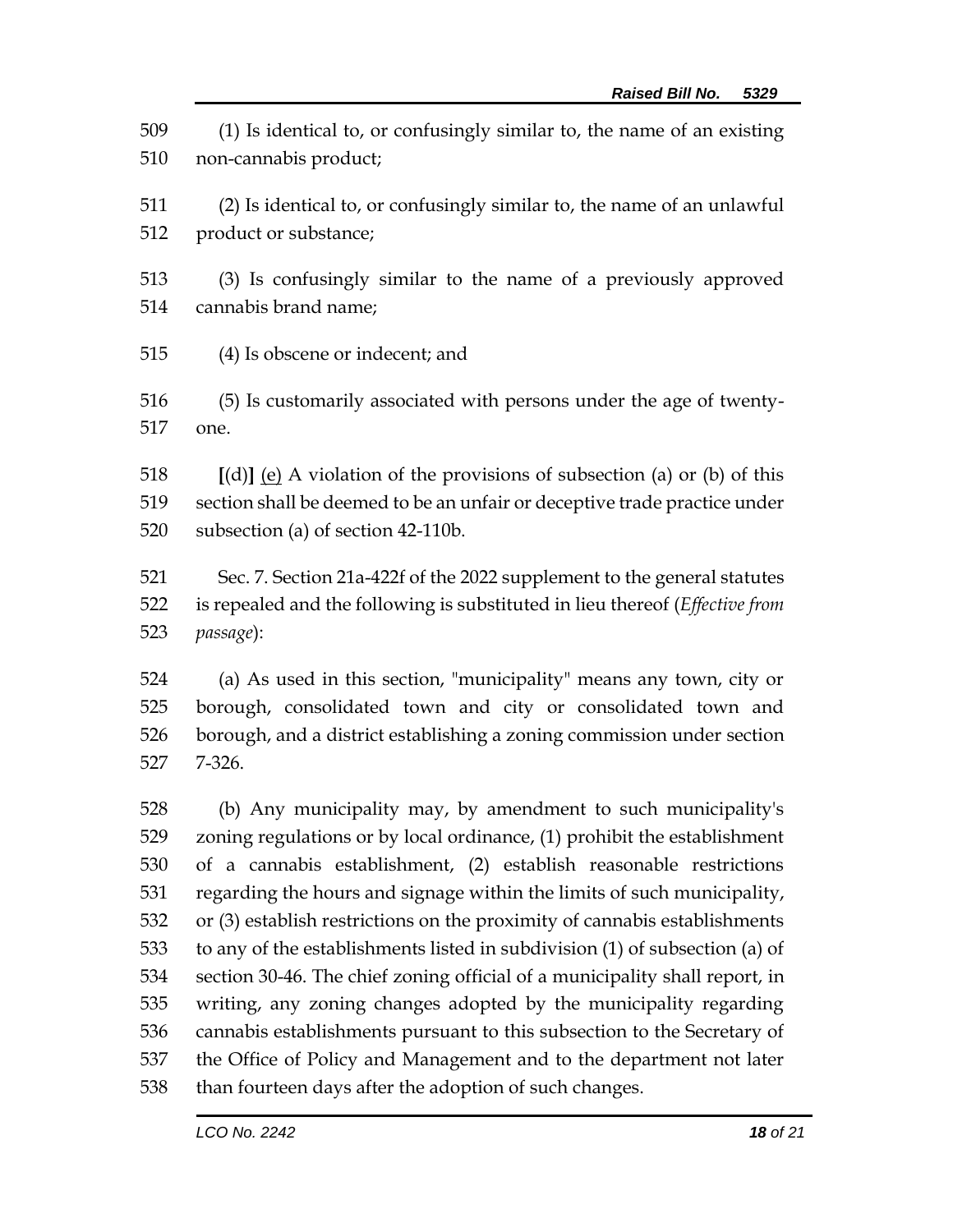(c) Unless otherwise provided for by a municipality through its zoning regulations or ordinances, a cannabis establishment shall be zoned as if for any other similar use, other than a cannabis establishment, would be zoned.

 (d) Any restriction regarding hours, zoning and signage of a cannabis establishment adopted by a municipality shall not apply to an existing cannabis establishment located in such municipality if such cannabis establishment does not convert to a different license type, for a period of five years after the adoption of such prohibition or restriction.

 **[**(e) Until June 30, 2024, no municipality shall grant zoning approval for more retailers or micro-cultivators than a number that would allow for one retailer and one micro-cultivator for every twenty-five thousand residents of such municipality, as determined by the most recent decennial census.**]**

 **[**(f)**]** (e) On and after July 1, 2024, the Commissioner of Consumer Protection may, in the discretion of the commissioner, post on the Department of Consumer Protection's Internet web site a specific number of residents such that no municipality shall grant zoning approval for more retailers or micro-cultivators than would result in one retailer and one micro-cultivator for every such specific number of residents, as determined by the commissioner. Any such determination shall be made to ensure reasonable access to cannabis by consumers.

 **[**(g)**]** (f) For purposes of ensuring compliance with this section, a special permit or other affirmative approval shall be required for any retailer or micro-cultivator seeking to be located within a municipality. A municipality shall not grant such special permit or approval for any retailer or micro-cultivator applying for such special permit or approval if that would result in an amount that (1) until June 30, 2024, exceeds the density cap of one retailer and one micro-cultivator for every twenty- five thousand residents, and (2) on and after July 1, 2024, exceeds any density cap determined by the commissioner under subsection **[**(f)**]** (e) of this section. When awarding final licenses for a retailer or micro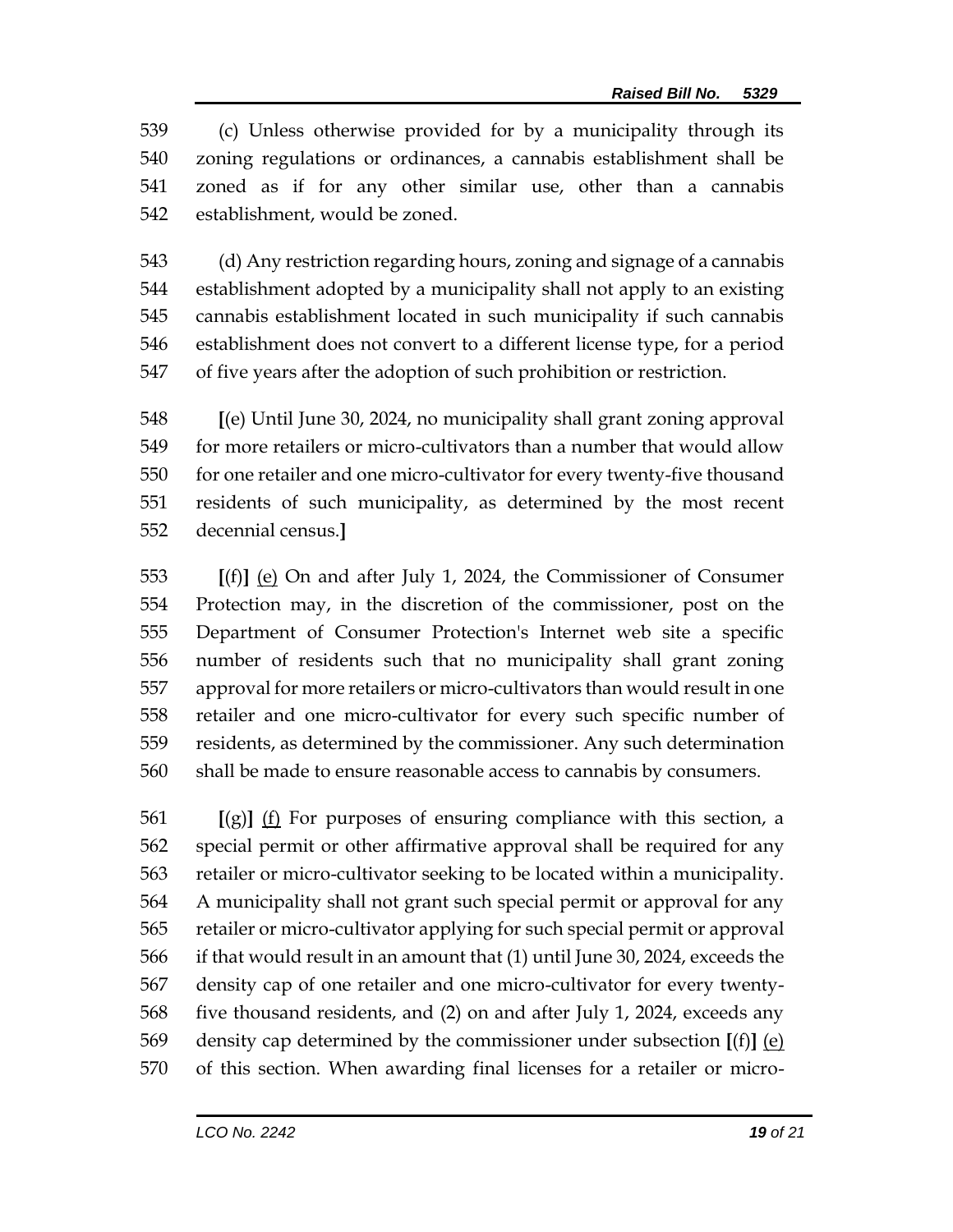cultivator, the Department of Consumer Protection may assume that, if an applicant for such final license has obtained zoning approval, the approval of a final license for such applicant shall not result in a violation of this section or any other municipal restrictions on the number or density of cannabis establishments.

| sections: |                 | This act shall take effect as follows and shall amend the following |
|-----------|-----------------|---------------------------------------------------------------------|
| Section 1 | July 1, 2022    | $21a-420$                                                           |
| Sec. 2    | July 1, 2022    | New section                                                         |
| Sec. 3    | from passage    | $21a-420m$                                                          |
| Sec. 4    | from passage    | $21a-420u$                                                          |
| Sec. 5    | from passage    | $21a-420d(k)$                                                       |
| Sec. 6    | October 1, 2022 | 21a-421bb                                                           |
| Sec. 7    | from passage    | 21a-422f                                                            |

## *Statement of Purpose:*

To: (1) Impose additional limitations on the manner in which cannabis may be gifted, sold or transferred; (2) impose additional penalties for prohibited gifts, sales and transfers of cannabis; (3) specify that a producer (A) shall be liable for the remainder of the full conversion fee if the producer fails to create two equity joint ventures that receive a final license within a specified time frame, and (B) that receives license expansion authorization shall not create more than two equity joint ventures; (4) specify that a dispensary facility (A) shall be liable for the remainder of the full conversion fee if the dispensary facility fails to create two equity joint ventures that each receive a final license within a specified time frame, and (B) that converts its license to a hybrid-retailer license shall not create more than two equity joint ventures; (5) provide that the Social Equity Council shall not approve any equity joint venture that shares the same social equity applicant with another equity joint venture; (6) ban cannabis billboard advertisements; (7) modify certain provisions concerning advertisements by cannabis establishments and related businesses; and (8) eliminate a provision that prohibits a municipality from granting zoning approval for more retailers or microcultivators than a number that would allow for one retailer and one micro-cultivator for every twenty-five thousand residents of the municipality.